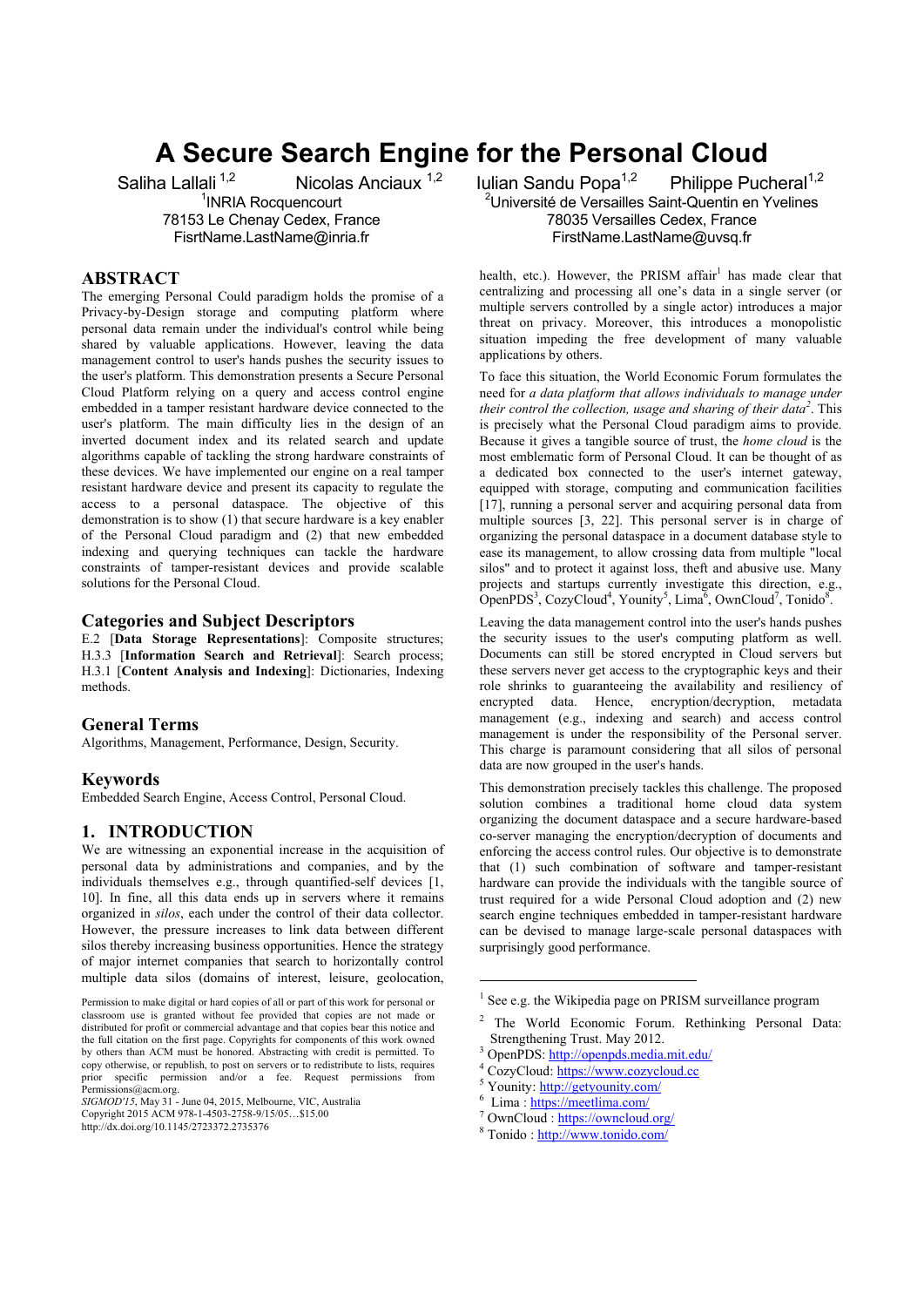# **2. ARCHITECTURE AND SCENARIOS**

Let us consider the Secure Personal Cloud Platform of Alice as pictured in Figure 1. The main component is a home cloud data system gathering personal data from multiple sources (employer, banks, hospitals, commercial web sites, etc) and devices (smart meters, quantified-self devices, smartphones, cameras, etc.). The Personal Cloud can be implemented by any type of computing platform with storage facilities such as a set-up box or a plug computer. This data system is associated to a secure co-server which can be hosted by any type of tamper-resistant devices flourishing today, e.g., Mobile Security Card<sup>9</sup> (produced by Giesecke & Devrient), Personal Portable Security Device<sup>10</sup> (produced by Gemalto and Lexar), Multimedia SIM card or Secure Portable Token [4, 18]. Whatever its commercial name and form factor, a tamper-resistant device, called *secure token* hereafter, embeds a secure microcontroller (e.g., a smart card chip) connected to a large NAND Flash memory (e.g., a SD card) and can communicate with a host through a USB, Bluetooth or Ethernet port.



**Figure 1. Secure Personal Cloud platform.** 

The documents entering Alice's dataspace can be any form of files (pictures, text files, pdf files, mails, data streams produced by sensors, etc). To help Alice query this diversity of documents, we consider the use of a simple keyword search engine, in the spirit of Google desktop or Spotlight. Terms are extracted from the file content and from metadata describing it (e.g., name, type, date, creator, tags set by the user herself). Since keywords seem the most convenient way to query Alice's dataspace, it make sense to let her express access control rules with a similar paradigm, that is through logical expressions on terms associated to documents. Hence, a query issued by a user or an application can be any form of term search expression, with a ranking function (e.g., *tf-idf* [23]) identifying the top-k most relevant documents (see Section 3). Only the documents granted to the user/application must appear in the query result (e.g., a query issued by the *mailer* application can only see documents tagged with the terms *email* or *contact*).

The question is how to make this architecture secure? To answer information retrieval queries, search engines usually rely on an inverted index containing all relevant terms extracted from the content and metadata of all the documents in the collection. This inverted index is thus as sensitive as the document collection

<u>.</u>

itself and must be protected accordingly. However, Alice (as most of the typical users) is not a world-class security expert. Therefore, her home computing platform cannot reasonably be considered trusted. The unique source of security is provided by the secure token connected to her home platform (see Figure 1). This means that the inverted index and the query and access control engine must be embedded in the secure token to avoid any data disclosure at query execution time, except the final result. The high level of security (and hence trust) of this architecture is rooted in the combination of hardware and software security and data decentralization, which we detail in Section 5.3.

Designing such embedded query and access control engine is however very challenging due to a combination of severe and conflicting hardware constraints from the secure tokens. To the best of our knowledge, no state of the art work can meet document insertion performance and query scalability at the same time in this context (see Section 3). Moreover none of them support file deletions and updates, nor consider access control, which are mandatory in the Personal Cloud context.

# **3. TECHNICAL CHALLENGES**

**Search Engine Requirements.** We consider that the search engine of interest in our context has a similar functionality as a Google desktop for secure tokens. Hence, we use the terminology introduced in the Information Retrieval literature for full-text search. Then, a document refers to any form of data files, terms refers to any form of data/metadata elements, term frequencies refer to data/metadata element weights and a query is equivalent to a full-text search. Full-text search has been widely studied by the information retrieval community since decades (see [23] for a recent survey). The core problem is, given a collection of documents and a user query expressed as a set of terms  $\{t_i\}$ , to retrieve the *k* most relevant documents that the querier is granted access to. In the wide majority of works, the *tf-idf* score is used to

rank the query results: *tf-idf* (*d*) =  $\sum_{t \in \Omega} \log(f_{dt} + 1) \cdot \log(N/F_t)$ , where  $f_{d,t}$  is the frequency of term *t* in document *d*, *N* is the total number of indexed documents, and  $F_t$  is the number of documents that contain *t*. This formula is given for illustrative purpose, the weight between  $f_{dt}$  and  $N/F_t$  varying depending on the proposals. Classically, full-text search queries are evaluated efficiently using a B-tree-like inverted index storing for each term  $t$  the number  $F_t$ and the list of  $(d, f_{d,t})$  pairs.

In our context, the same index will be used to rank the documents pertaining to the query result and to filter out those which do not match the access control rule. For example, Bob can search in Alice's dataspace for the *k* most relevant files containing (or tagged with) terms 'vacation', '2014', 'France' but will see only those which have been tagged by Alice with the term 'friends'.

**Secure Tokens' Hardware Constraints.** As mentioned earlier, the inverted index and the query and access control engine must be embedded in the secure token to enforce the security of the Personal Cloud. Whatever their form factor and usage, secure tokens share strong commonalities in terms of data management. Indeed, a large NAND Flash storage is used to persistently store data, metadata and indexes, and a microcontroller (MCU) executes the embedded code, both being connected by a bus. Hence, the architecture inherits hardware constraints from both the MCU and the Flash memory. Note that the tamper-resistance of the MCU provides a high level of protection against physical and side-channel attacks, and in particular for the data residing in

http://www.gi-de.com/en/products\_and\_solutions/products/ strong\_authentication/Mobile-Security-Card-31488.jsp

<sup>&</sup>lt;sup>10</sup> "Smart Guardian" http://cardps.com/product/gemalto-smart-<br>
puardian or "Smart Enterprise Guardian" guardian or "Smart Enterprise Guardian" http://cardps.com/product/gemalto-smart-enterprise-guardian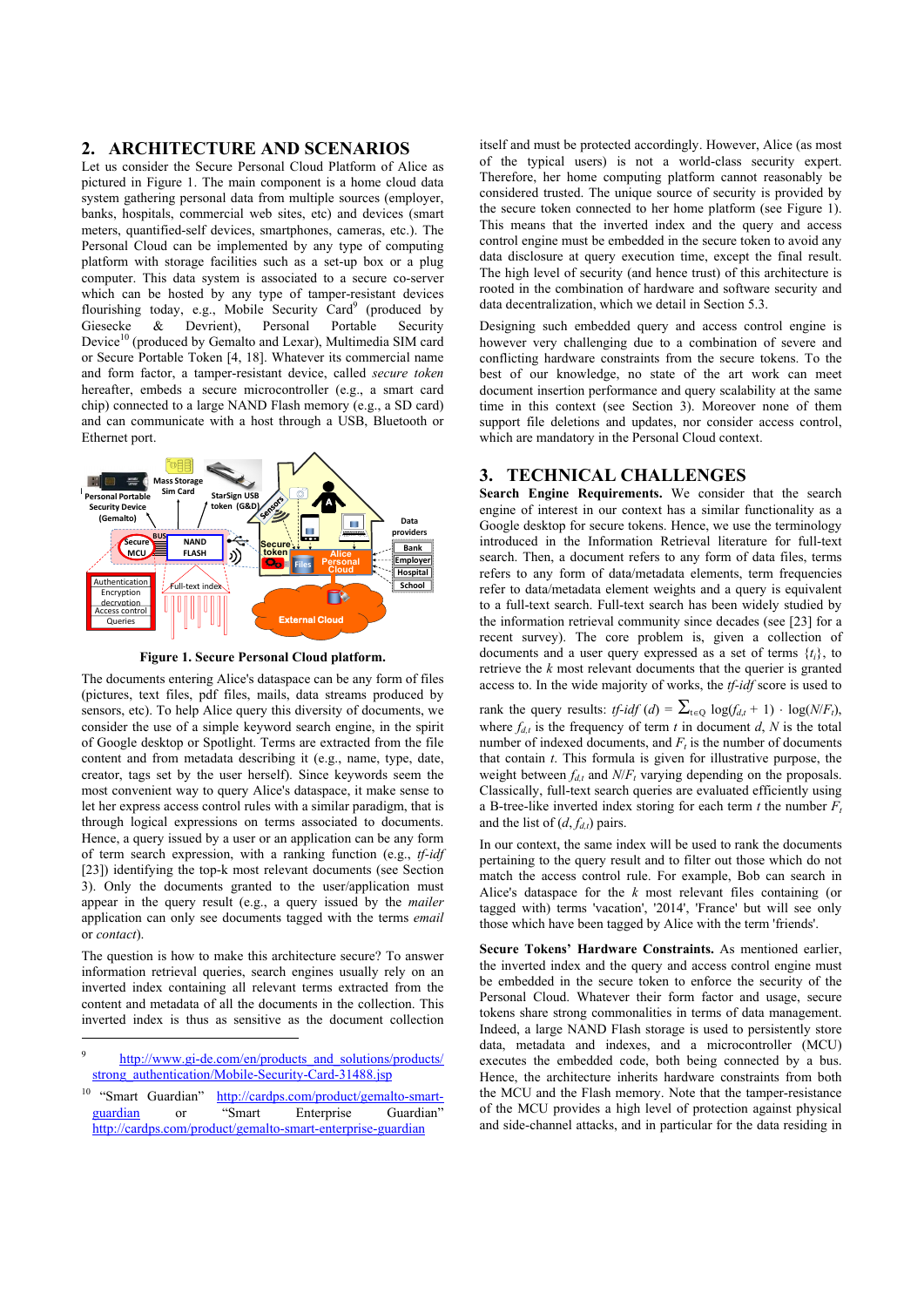RAM since the RAM memory is located inside the MCU. Also, all the persistently stored data in the NAND Flash is cryptographically protected.

The MCU usually has a low power CPU, a tiny RAM (few KB), and a few MB of persistent memory (ROM, NOR or EEPROM) used to store the embedded code and secrets (e.g., cryptographic keys). The NAND Flash component (either raw NAND Flash chip or SD/micro-SD card) also exhibits strong limitations [7, 9]. In NAND Flash, the minimum unit for a read and a write operation is the page (usually 512 Bytes, also called a sector). Pages must be erased before being rewritten but the erase operation must be performed at a block granularity (e.g., 256 pages). Erases are then costly and a block wears out after about  $10<sup>4</sup>$  repeated write/erase cycles. In addition, the pages have to be written sequentially in a block. Therefore, NAND Flash badly supports random writes.

**State-of-the-Art solutions.** Tiny RAM and NAND Flash persistent storage introduce conflicting constraints. Indeed, the index maintenance generates costly random writes in Flash which can be alleviated only at the expense of an extensive use of RAM. This leads to split state of the art on embedded search engines in two families. The *insert-optimized family* (e.g., [15, 16, 19, 21]) reaches insertion scalability thanks to a small indexed structure buffered in RAM (e.g., a small hash table) and sequentially flushed in Flash, thereby precluding costly random writes in Flash. This good insertion behavior is however obtained to the detriment of query scalability, the performance of searches being roughly linear with the index size in Flash (e.g., linear scan of very large hash buckets). Conversely, the *query-optimized family* (e.g., [2, 8, 12, 20]) reaches query scalability by adapting traditional indexing structures (e.g.,  $B^+$ -Tree) to Flash storage, to the detriment of insertion scalability. The key idea in these approaches is to buffer the updates in log structures to amortize the Flash write cost in the same index nodes and to index this log in RAM to keep acceptable query performance. Hence, the number of random writes in Flash (linked to the log commit frequency) is roughly inversely proportional to the RAM capacity.

In conclusion, the existing solutions are scalable either for queries or insertions when considered in our context (please refer to [5] for an extensive evaluation of the representative full-text search methods). In addition, we are not aware of state of the art works addressing the crucial problems of random document deletions and of access control management in the context of an embedded search engine.

In the light of this discussion, the problem we address can be formulated as designing an embedded full-text search engine that meets three properties, namely:

- (1) *Bounded RAM*: to consume a small and bounded amount of RAM to comply with the widest population of secure tokens (thereby precluding any solution where this consumption depends on the size of the document set).
- (2) *Full scalability:* be scalable for queries and updates (insertion, deletion of documents) without distinction to comply with the widest usages.
- (3) *Security:* to enforce access control rules and defeat tampering actions.

# **4. DESIGN OF THE SOLUTION**

To tackle the challenge above, we proposed in [5] a novel indexing method that relies on the following design principles.

#### **P1. Write-Once Partitioning:** *Split the inverted index structure I in successive partitions such that a partition is flushed only once in Flash and is never updated*.

By precluding random writes in Flash, Write-Once Partitioning aims at satisfying update scalability. Considering the Bounded RAM property, the consequence of this principle is to parse documents and maintain *I* in a streaming way. Conceptually, each partition can be seen as the result of indexing a window of the document input flow, the size of which is limited by a predefined RAM Bound. Therefore, *I* is split in an infinite sequence of partitions  $\langle I_0, I_1, \ldots, I_p \rangle$ , each partition  $I_i$  having the same internal structure as *I*. When the size of the current  $I_i$  partition stored in RAM reaches RAM Bound, *I<sub>i</sub>* is flushed in Flash and a new partition  $I_{i+1}$  is initialized in RAM for the next window.

A second consequence of this design principle is that document deletions have to be processed similar to document insertions since the partitions cannot be modified once they are written. This means adding compensating information in each partition that will be considered by the query process to produce correct results.

**P2. Linear Pipelining:** *Compute each query Q with respect to the Bounded RAM property in such a way that the execution cost of Q over*  $\leq I_0$ ,  $I_1, \ldots, I_p$  *is in the same order of magnitude as the execution cost of Q over I*.

Linear Pipelining aims at satisfying query scalability under the Bounded RAM agreement. A unique structure *I* (e.g., a traditional B+ -Tree) is assumed to satisfy query scalability by nature and is considered as providing a lower bound in terms of query execution time. Hence, the objective of Linear pipelining is to keep the performance gap between *Q* over  $\leq I_0$ ,  $I_1, \ldots, I_p$  and *Q* over *I*, both small and predictable. Computing *Q* as a set-oriented composition of a set of  $Q_i$  over  $I_i$ , (with  $i=0,...,p$ ) would unavoidably violate the Bounded RAM property as *p* increases, since it will require to store all *Qi*'s intermediate results in RAM. Hence the necessity to organize the processing in pipeline such that the RAM consumption remains independent of *p*, and therefore of the number of indexed documents. Also, the term *linear* pipelining conveys the idea that the query processing must preclude any iteration (i.e., repeated accesses) over the same data structure to reach the expected level of performance. This disqualifies brute-force pipeline solutions where the *tf-idf* scores of documents are computed one after the other, at the price of reading the same inverted lists as many times as the number of documents they contain.

However, Linear Pipelining alone cannot prevent the performance gap between *Q* over  $\leq I_0$ ,  $I_1, \ldots, I_p$  and *Q* over *I* to increase with the increase of  $p$  as  $(i)$  multiple searches in several small indexes are more costly than a single search in a large index and (*ii*) the inverted lists in  $\langle I_0, I_1, \ldots, I_p \rangle$  are likely to occupy only fractions of Flash pages, multiplying the number of Flash I/Os to access the same amount of data. A third design principle is then required.

**P3. Background Linear Merging:** *To limit the total number of partitions, periodically merge partitions in a way compliant with the Bounded RAM agreement and without hurting update scalability*.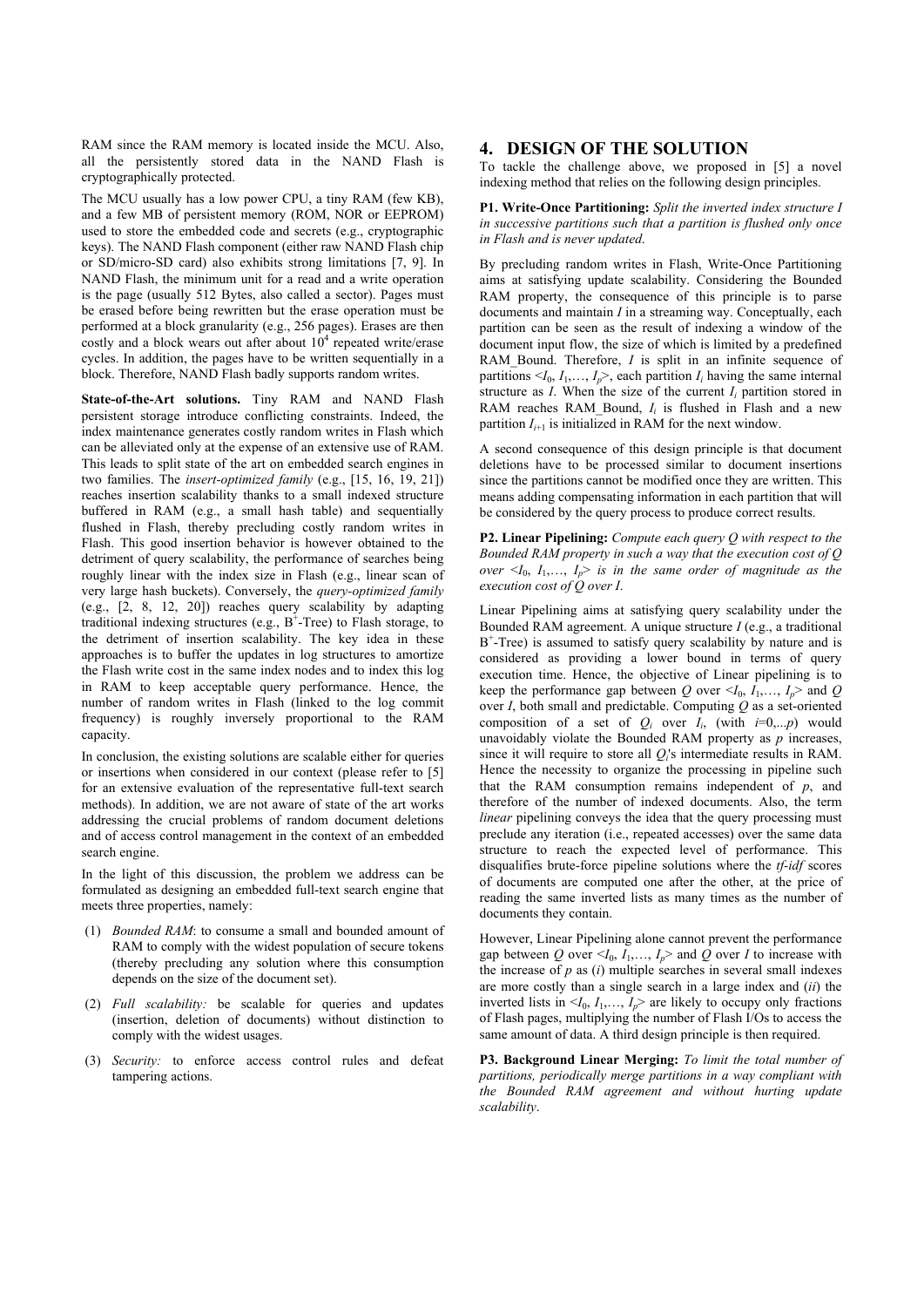The objective of partition merging is therefore to obtain a lower number of larger partitions to avoid the drawbacks mentioned above. Partition merging must meet three requirements. First the merge must be performed in pipeline to match the Bounded RAM property. Second, since its cost can be significant (i.e., proportional to the total size of the merged partitions), the merge must be processed in background to avoid locking the index structure for unbounded periods of time. Since multi-threading is not supported by the targeted platforms, background processing can simply be understood as the capacity to interrupt and recover the merging process at any time. Third, update scalability requires that the total cost of a merge run be always smaller than the time to fill out the next bunch of partitions to be merged.



**Figure 2. SSF index structure.** 

Taken together, principles P1 to P3 reconcile the Bounded RAM and Full scalability properties. These principles lead to the inverted index structure named SSF (Scalable and Sequential Flash index) pictured in Figure 2. This figure shows the incremental merging of partitions producing larger and larger indexes while generating only sequential writes in Flash. At each point of time, only the white partitions are active, the grey partitions being reclaimed by the merging process. For a same term *t*, the inverted list of  $(d, f_{d,t})$  pairs traverses several partitions (from  $L_0$  to  $L_2$  in the figure),  $I_2^0$  containing the most recent inserted documents and  $I^2_1$  the oldest ones.

At query time, one buffer is allocated in RAM to sequentially scan the inverted list of each term involved in the query. Traditionally, a RAM variable is also allocated to each document *d* to compute its *tf-idf* score. This however hurts the bounded RAM property, the size of the document set being likely to be much larger than the available RAM. Conversely, we allocate a RAM variable only to the *k* documents having currently the best scores and compute the *tf-idf* scores in pure pipeline. Document ids reflecting the insertion ordering, the inverted lists are naturally sorted. Hence, the *tf-idf* computation sums up to a simple linear pipeline merging process of the inverted lists for all terms  $t \in Q$  in each partition. The management of document deletions and updates and the fact that large documents can cross several partitions makes this process trickier. We refer the interested reader to [5] for a detailed presentation of the algorithms and performance evaluation.

The enforcement of access control rules is integrated seamlessly in the query computation. Access control rules are boolean expressions over terms present in or associated to the documents (e.g., authorize Bob to access all documents containing a given keyword or set of keywords or tags, as defined by tag-based access control models [6, 13, 14]). At query execution time, the inverted lists of terms involved in the access control rules are merged in pipeline with the inverted lists for all terms  $t \in Q$ . Then, a document enters in the set of the current  $k$  best documents if  $(1)$ its own *tf-idf* score is better than the worst of the *k* current best scores and (2) it satisfies the access control rule expression over its terms/tags.

# **5. DEMONSTRATION**

In this section, we present our prototype platform and describe the demonstration scenario covering the security and the performance of the proposed solution for the Personal Cloud paradigm.

### **5.1 Demonstration platform**

**The Hardware Platform**. The demonstration platform is an instance of the architecture presented in Figure 1. A PC plays the role of the home cloud data system organizing the document dataspace. In addition, the secure co-server manages the encryption/decryption of documents, indexes them, processes the queries and enforces the defined access control rules. The secure co-server runs on a tamper-resistant token produced by the ZED company and has an architecture representative for secure tokens (see Figure 3). Our secure token has the following characteristics: the MCU is equipped with a 32 bit RISC CPU clocked at 120 MHz, a crypto-coprocessor implementing AES and SHA in hardware, 128 KB of static RAM and 1 MB of NOR Flash. The MCU is connected to a smartcard chip hosting the cryptographic material and to a  $\mu SD$  card reader where the inverted index resides. The documents themselves are stored encrypted on the PC (i.e., the home cloud data system).

The secure token can communicate with the outside word either though the USB or the Bluetooth protocol. It is also equipped with a fingerprint reader providing a strong physical authentication of the queriers. The fingerprint reader can be used to identify the owner of the token that can either connect to her own token with all privileges or connect to another user's remote token with restricted privileges, which are regulated by access control rules established by the owner of the remote token.



**Figure 3. Secure token** 

**The Graphical User Interface (GUI)**. The demonstration interface reflects the external APIs of our secure search engine enabling the insertion and deletion of sets of terms extracted from sets of documents, the keyword search and the definition of access control rules for the different subjects (see Figure 4, left part). When a given subject (e.g., an application, the data owner or a remote user) opens a session with the secure token, it first chooses an inverted index corresponding to a particular datasets. Then, it can add (or select) a set of files to (from) a (virtual) directory, to be inserted into (or deleted from) the index. Terms are extracted from these files and are completed with the appropriate tags before being inserted in the index embedded in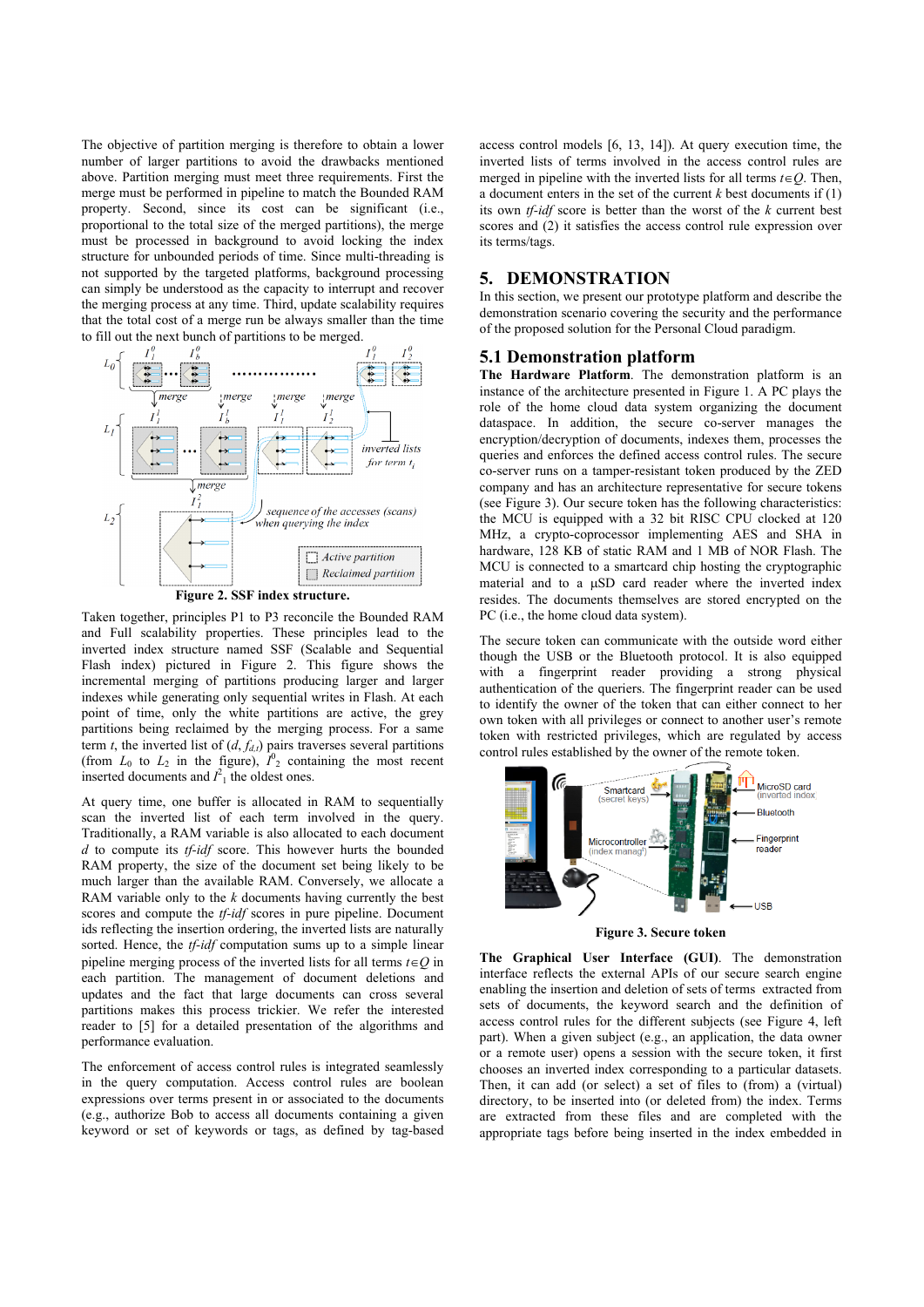

Query interface (search, insert, delete)

Query execution (algorithm & statistics)



the secure token. After insertion, the files appear encrypted on the host. The encryption key is automatically generated by the token from the document identifier and the secret key stored in the SIM smartcard and is unique for each file. Then, the encryption can be either performed by the host or by the token.

The connected subject is able to issue keyword search queries to retrieve the relevant files. The relevant documents are ranked according to the *tf-idf* score and the top-*k* results are returned to the user. A link provides access to each result file, which can be decrypted on demand. The search queries conform to the access control rules. However, in the demonstration interface, a rule can be dynamically edited to show the effect on the result and the efficiency of the system whatever the access rule.

To demonstrate the behavior of the index, the interface also plots (see Figure 4, right upper part) the logical view of the index partitions and their corresponding physical view of the blocks/sectors in the Flash memory. Many useful statistics that describe the current state of each index partition, as well as the cumulative values maintained since the index creation, are also provided. For each insertion, deletion and search query, a synopsis of the underlying evaluation algorithm is also pictured (see Figure 4, right lower part) along with detailed statistics of their respective RAM consumption and IO patterns.

## **5.2 Demonstration scenario**

The first part of the demonstration presents the motivation of the approach and shows the benefits of our search engine in terms of security and privacy protection in the context of the Personal Cloud. We use two representative collections of personal documents with their predefined query sets: a Pseudo-desktop Collection [11] composed of 27000 documents (emails, photos, pdf, docs, and ppts) and a large collection of emails (available at https://www.cs.cmu.edu/~enron/) containing more than 500 thousand emails to show the scalability of our platform. Representative applications (e.g., email) and users (data owner or remote users) are predefined with their respective access control rules (i.e., the files have been tagged accordingly). The attendees

will be able to connect to the Personal Cloud as subjects granted with different access control rules, and will issue queries (insert, delete and search) to evaluate the usability and performance of the proposed technology. The enforcement of the access control rules will be illustrated with well prepared queries. Finally, the attendees may enroll their fingerprint on the token, insert a few files in the Personal Cloud tagged with their own keywords. We will then show that the files inserted by an attendee remain hidden to the other enrolled subjects.

The second part of the demonstration will focus on the search engine performance, scalability and compliance with the low RAM constraint. To demonstrate the scalability of the solution, we will use the large email data set. New files will be added or removed by the attendees and search queries will be executed on the indexed data set containing more than 500 thousand files. For each insertion, deletion and search query, the underlying execution plan is plotted with detailed statistics of memory consumption, IO costs and NAND Flash usage. The graphical user interface also shows the logical index structure and its physical representation in Flash memory. The IO pattern of each search query will be also visualized in the graphical interface, to better explain the scalability and efficiency of the search engine.

# **5.3 Demonstration results**

**Security.** The primary expected result of this demonstration is to convince the audience that building a secure personal cloud platform where the evaluation of the access control rules is enforced by a secure token is within reach. The trustworthiness in the platform is rooted in two things. First, compared to a solution centralizing the personal data of millions of people in a single proprietary Cloud, the intrinsic decentralization of the Personal cloud decreases the incentive for attacks. Second, the use of secure hardware at the user's side strongly increases the difficulty and cost of an attack. Indeed, (1) the secure token provides a closed execution environment (no code can be installed and executed by the MCU but the original code and cryptographically signed versions of its upgrades), (2) the attacker must be in physical possession of the token to attack it, (3) tamper-resistance